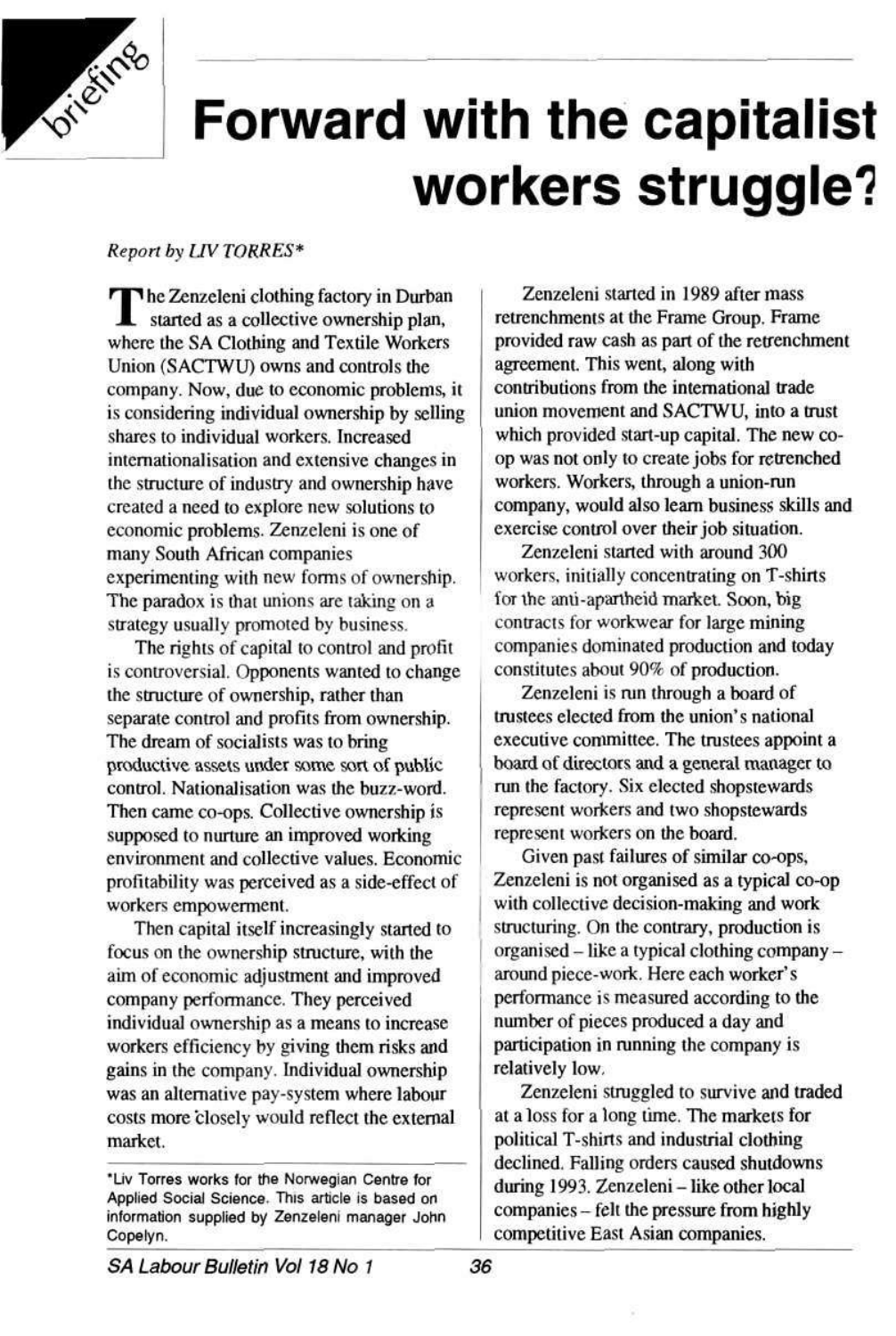# ZENZELENI



Zenzeleni shopfloor: little participation

Furthermore, internal factors made it hard to increase efficiency. The company was overstaffed. Creating jobs was more important than assessing the project's economic viability. Zenzeleni workers came from the textile sector and did not know the clothing sector with its delicate handling of fine fabrics. Training and development has been lacking because of a

shortage of money. To make things worse, the project was undercapitalised. Today, only about 150 of the original 300 workers are still employed, a more suitable number.

During the hard times, Zenzeleni started discussing unusual means to reduce losses. The possibilities open to Zenzeleni to increase productivity were few. Attention was turned to ownership and distribution of profits and control. Both the socialist 'collectivistic' and the capitalist 'individualistic' approaches had problems. Where workers lacked knowledge of business administration or the market, collective ownership and decisionmaking had been unsuccessful, resulting in unhealthy decisions on investments, prices and wages. The individualistic approach, on the other hand, undermined labour and unions by strategies to co-opt workers on the basis of economic incentives.

Zenzeleni is now discussing combining

increased individual participation together with collective union ownership. The co-op is discussing selling shares to individual workers, hence giving them economic incentives for performance. Workers are expected to be more efficient if they gain high pay-outs per share as the economics of the company improves.

Plans are being discussed to establish a new trust. Workers will be recruited as

shareholders after a training programme on co-operatives, information on how Zenzeleni works, and so on. As soon as a minimum of one third of the employees has joined, the existing shareholder (SACTWU) will sell 50 of the 100 issued shares to the new trust, thereby enabling the new trust to become a 50% shareholder in Zenzeleni. The share capital, about R300 000, is to be drawn from the workers, who will contribute, approximately Rl 000 each to the trust from their wages. After a few years, each worker is expected to get double that back. When leaving the company, workers must also leave the trust.

The trust will be administered by a committee of trustees, including at least two salaried and two weekly paid Zenzeleni employees. All trustees will be elected by the general membership.

### **Economic democracy**

Collective ownership is supposed to nurture collectivistic values and empowerment through collective decision-making. Yet, the prevailing culture at Zenzeleni is, as in any other clothing company, about management having the space to manage, dismiss and discipline workers. International research shows that

individual share-ownership may increase

37 January/February 1994